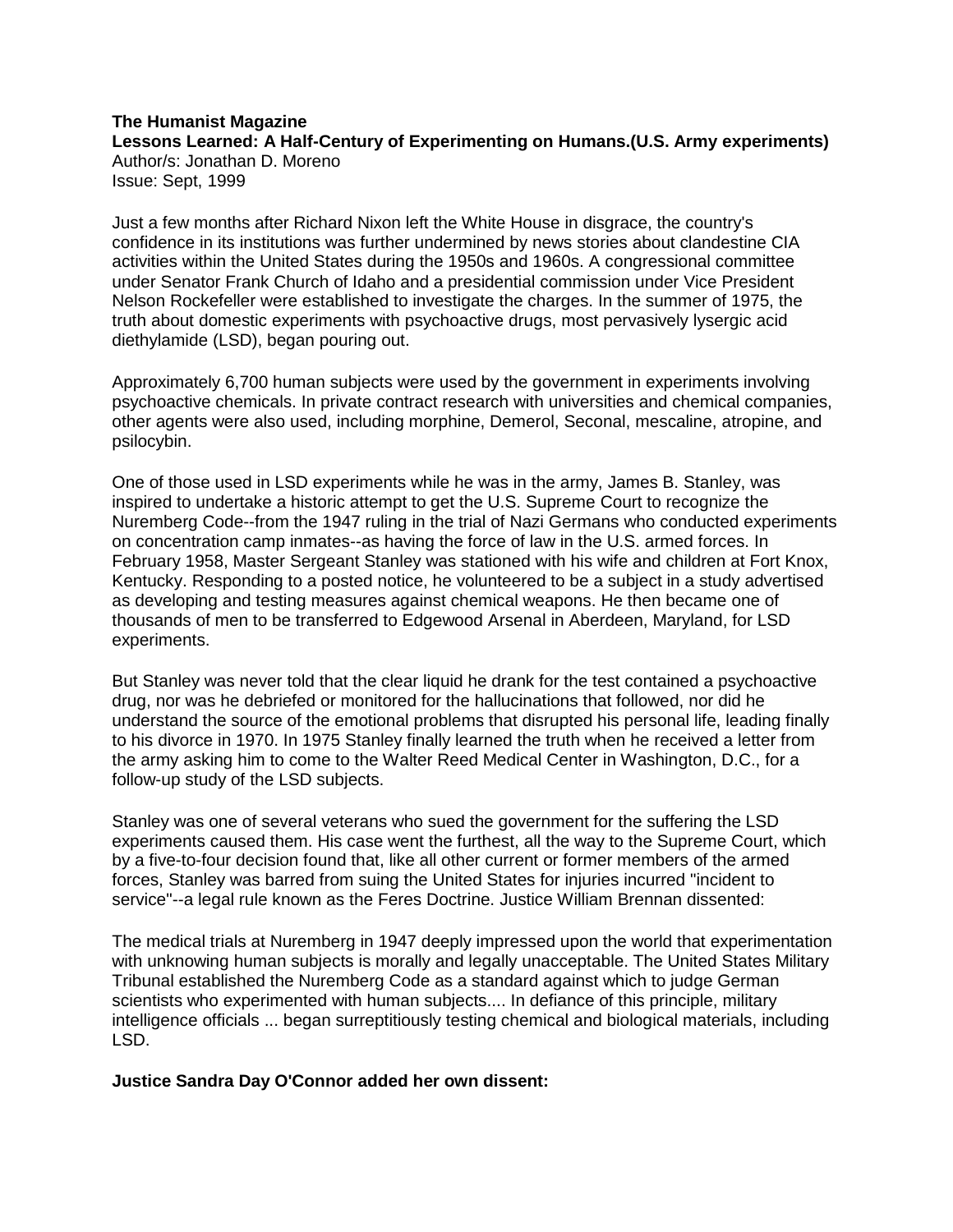No judicially crafted rule should insulate from liability the involuntary and unknowing human experimentation alleged to have occurred in this case. Indeed, as Justice Brennan observes, the United States played an instrumental role in the criminal prosecution of Nazi officials who experimented with human subjects during the Second World War, and the standards that the Nuremberg Military Tribunals developed to judge the behavior of the defendants stated that the voluntary consent of the human subject is absolutely essential.

The irony of Stanley's defeat is that it shows how toothless the Pentagon's Nuremberg Codebased policy was. Rules were in effect during his participation in the LSD experiments, but even following the army's own study that concluded these rules were violated, someone victimized by the results of failed implementation could not recover damages in a court of law. What little regulation applied to military-medical experiments seemed largely worthless.

# **The Army Calls Itself to Account**

The Church committee hearings and Rockefeller investigations were not only productive in themselves but also stimulated a significant internal army study of its own conduct concerning hallucinogenic drug testing with soldiers at Fort Detrick, Maryland. A long-time favorite object of demonstrations by peace advocates, Fort Detrick has been a scientific center since 1943 out of concern that German "buzz bombs" could be outfitted with biological agents. Its series of hallucinogenic drug experiments from 1953 through 1971 was second in length only to the Tuskegee Syphilis Study among major American research ethics scandals. Most importantly, a U.S. Inspector General's investigation forced a confrontation between the intent of the Pentagon's Nuremberg Code-based policy and the fact that the army had failed to act according to the intent of its own rules.

Entitled Use of Volunteers in Critical Agent Research, the IG report is a fascinating and generally frank assessment of the army's experimental program. It begins by acknowledging the "inadequacy of the Army's institutional memory" about the experiments, even though they had only taken place a few years before, and that written records had in many cases been destroyed as part of routine destruction schedules. To reconstruct the events surrounding the history of the experiments, the investigators interviewed sixty-five witnesses in thirty-two cities and the District of Columbia and assembled tens of thousands of pages of documents from several federal repositories and military installations.

The report includes a number of insights about the reception of the Wilson Memorandum, which formalized the Pentagon's human experiment policy for the Eisenhower administration, within the army and the chemical corps. After the memo was signed but before the army had prepared its implementing directive, top corps officials and advisers met at Edgewood Arsenal in March 1953 to interpret the policy. Among other things, the group agreed that only hazardous experiments fell within the policy, "blanket type approval" could be obtained rather than submitting individual experiment proposals for review, "line of duty" projects involving nonhazardous materials were not covered, voluntary consent involved such factors as the volunteer's age and mental capacity, and no coercion is permissible. These interpretations were reasonable and sound. Altogether, this approach to the use of human subjects was, with few exceptions, light years ahead of practices in the civilian world.

Official policy and actual practice did not mesh, however. For example, in 1955 a Defense Department Ad Hoc Study Group on Psychochemical Issues recommended that any subjects being administered LSD be given a training lecture to prepare for its effects. However, in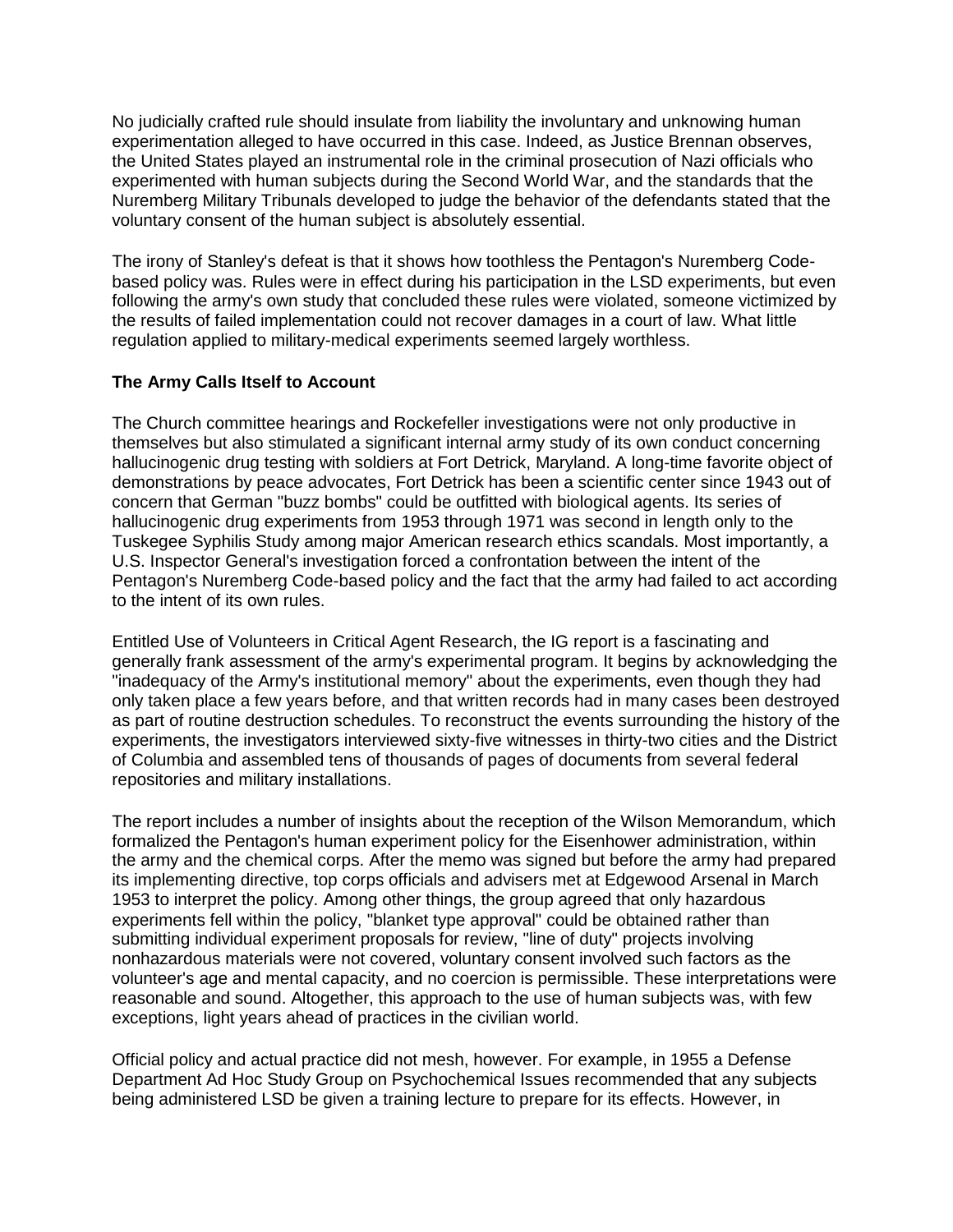January 1956 an assistant chief chemical officer who was helping design an LSD experiment with a group of soldiers commented in response to the recommendation:

In view of the fact that a great many of the effects observed in the group may be the result of suggestion [placebo effect] it would appear desirable to have one control group which has neither been given a training lecture on LSD-25, nor any information as to the symptoms of the drug being administered.

The officer may have been engaged in sound scientific design but vacuous research ethics. The point of the Nuremberg Code and the Pentagon rules based on it was precisely that a desire for greater knowledge could not simply trump the subject's rights.

In another case, a former chemical corps officer told the Inspector General that he had volunteered for an LSD experiment, knew he was to receive the drug, but did not know when. Some time after volunteering he went to Fort Bragg to observe some tests being conducted with an airborne artillery corps. He reported:

I was there to observe what was going on and also to brief the CG [commanding general], Twenty-eighth Airborne Corps. I went to the site with CWL [chemical warfare liaison] project officer and a major; it was early and it was cold. I was asked if I wanted some hot coffee, which I did. I was given the coffee and apparently it had the LSD in it; they told me later, it had a dose of 200 micrograms of LSD.

Can this be called informed voluntary consent, or was it, as the Inspector General suggests, "an overly broad interpretation" of the requirement?

A carefully drawn policy framework was no match for the quest for information with eminently available human subjects. As the IG report comments, "In spite of clear guidelines concerning the necessity for `informed consent,' there was a willingness to dilute and in some cases negate the intent of the policy." Indeed, the report continues, "This attitude of selective compliance was more the norm than the exception."

The Inspector General concludes that the "volunteers were not fully informed, as required, prior to their participation; and the methods of procuring their services, in many cases, appeared not to have been in accord with the intent of Department of the Army policies governing use of volunteers in research." In other words, the men were lured into the experiment under false pretenses and never told what was planned or what they might face. They were not informed, nor did they have the opportunity to give signed, witnessed consent.

### **Operation Whitecoat**

Illustrating how diverse the treatment of human subjects was in those days, another army program began at that time and **became a paradigm of research ethics**. Starting in 1954 and for nearly twenty years, a special arrangement between the army and the heads of the Seventh-Day Adventist church allowed soldiers who were church members to volunteer for medical research under what was called Operation Whitecoat. Seventh-Day Adventists believe in community service but not in combat. The conscientious objectors among them were sent to Fort Sam Houston in San Antonio, Texas, where they were recruited for voluntary assignment as potential human subjects in biological experiments at Fort Detrick. As many as 200 Adventists took part each year, for a total of 2,300 volunteers in about 150 experiments.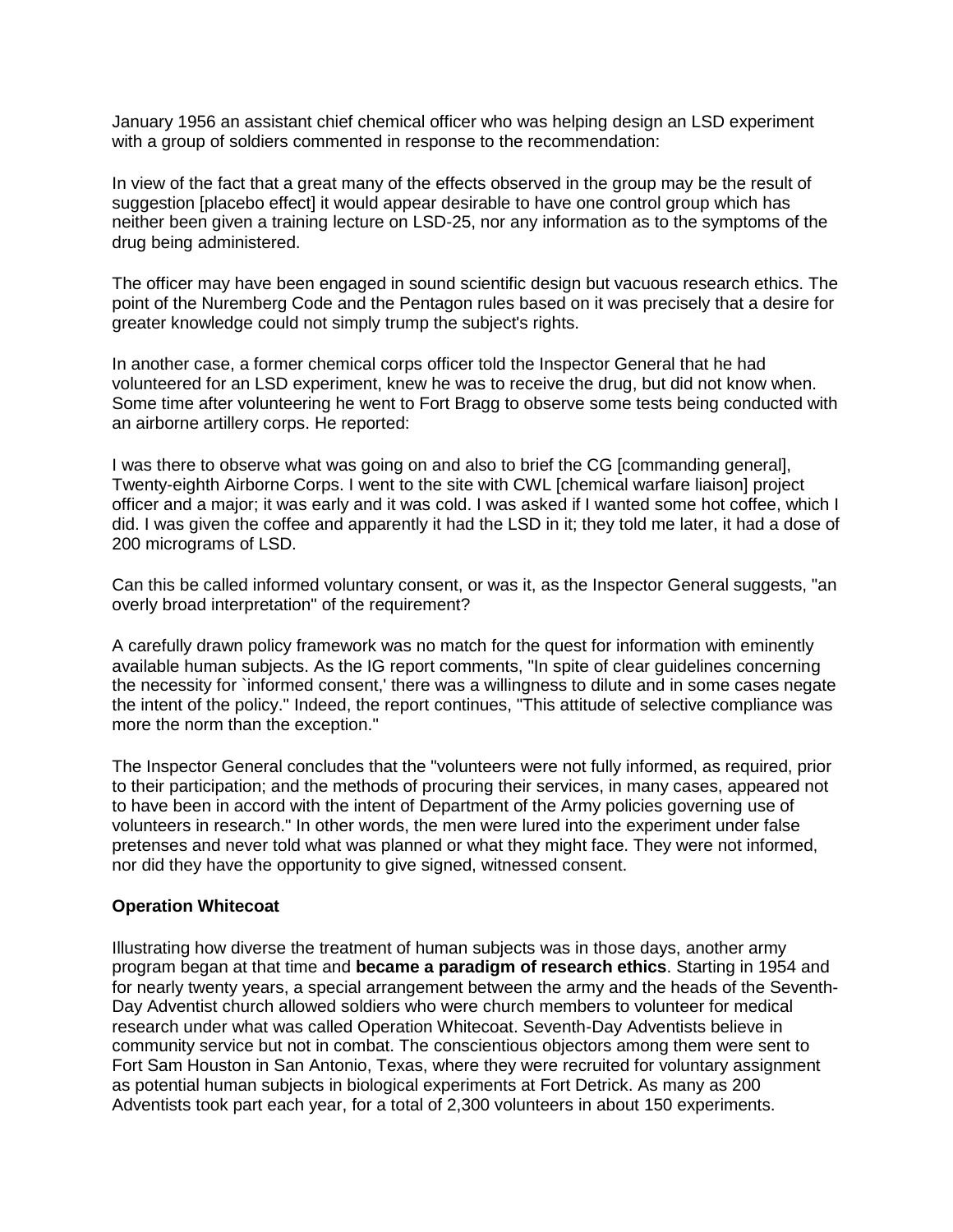The first study exposed the soldiers and some prisoners to Q fever, which is similar to typhus but much milder and commonly accompanied by an atypical pneumonia. Thirty-eight participants became symptomatic and all responded to antibiotics administered eight to ten days following exposure, thus establishing the correct schedule for therapy. This favorable result appears to have been characteristic of Whitecoat. Through all the years of the project, there were no attributable deaths, one documented complaint of "undue suffering," and two alumni who said they suffered permanent injuries from experiments. One of them, Bob Kline of Burtonsville, Maryland, was discharged in 1956 after he had been part of a Q fever study. Kline's liver was inflamed, a possible effect of Q fever. His claim was denied.

What no one seems to dispute is that the Whitecoat soldiers were truly volunteers. Washington entrepreneur W. Jay Nixon, who served from 1969 to 1971, near the end of the project, said: "If they were pulling the wool over anybody's eyes, I don't think it was in the Whitecoat program, because there were too many civilians involved who had no allegiance to the army." There was intense interest in Whitecoat at the highest levels of the military-medical establishment and great solicitousness of the continued support of Seventh-Day Adventist leaders. An article in the November 3, 1955, Review and Herald, a church publication, celebrated the program:

Each [soldier] made his own personal decision whether or not to volunteer for the project. All that was promised to them was an opportunity to save the lives of others, and to add to the knowledge of medical science, by their own participation and probable suffering.

The publicity Whitecoat received from the very beginning helps to explain the careful arrangements that seemed always to characterize the program, in contrast to the LSD studies. A 1969 fact sheet describes the process for particular studies:

When a research study in volunteers is to be conducted, the required number of WHITECOAT personnel are given a comprehensive briefing by the Commanding Officer as to the purpose and nature of the project, the risk involved, and exactly what is expected of each participant. After answering any questions that might arise, each subject is interviewed individually, given an additional opportunity to ask questions, and then indicates his desires as to participation in that particular study. If he volunteers he is required to sign the standard consent form. When an individual indicates that he would prefer not to participate in a particular study it usually is for personal reasons such as his wife is having a baby, he is to be the best man at his sister's wedding, or some similar reason.

One objection to the Whitecoat system is that the church leaders' enthusiasm in a close-knit faith community made it hard for soldiers to turn it down. Yet some of them did not volunteer and those who did were not required to be Adventists. The men also had the advantage of mutual support and group solidarity, which could help them to resist being enrolled in a dubious experiment. This is something that few potential human subjects have today. The group aspect of Whitecoat survives in a modern project at Fort Detrick: the Medical Research Volunteer Subjects (MRVS) program.

## **91 Bravo**

Of all the amazing things I learned while researching this article, nothing surprised me more than the fact that dozens of soldiers of both genders are still used as normal volunteers in biological experiments. Throughout the military-medical community, there exists the problem of where to find a group of healthy, bright, well-informed, scientifically sophisticated, and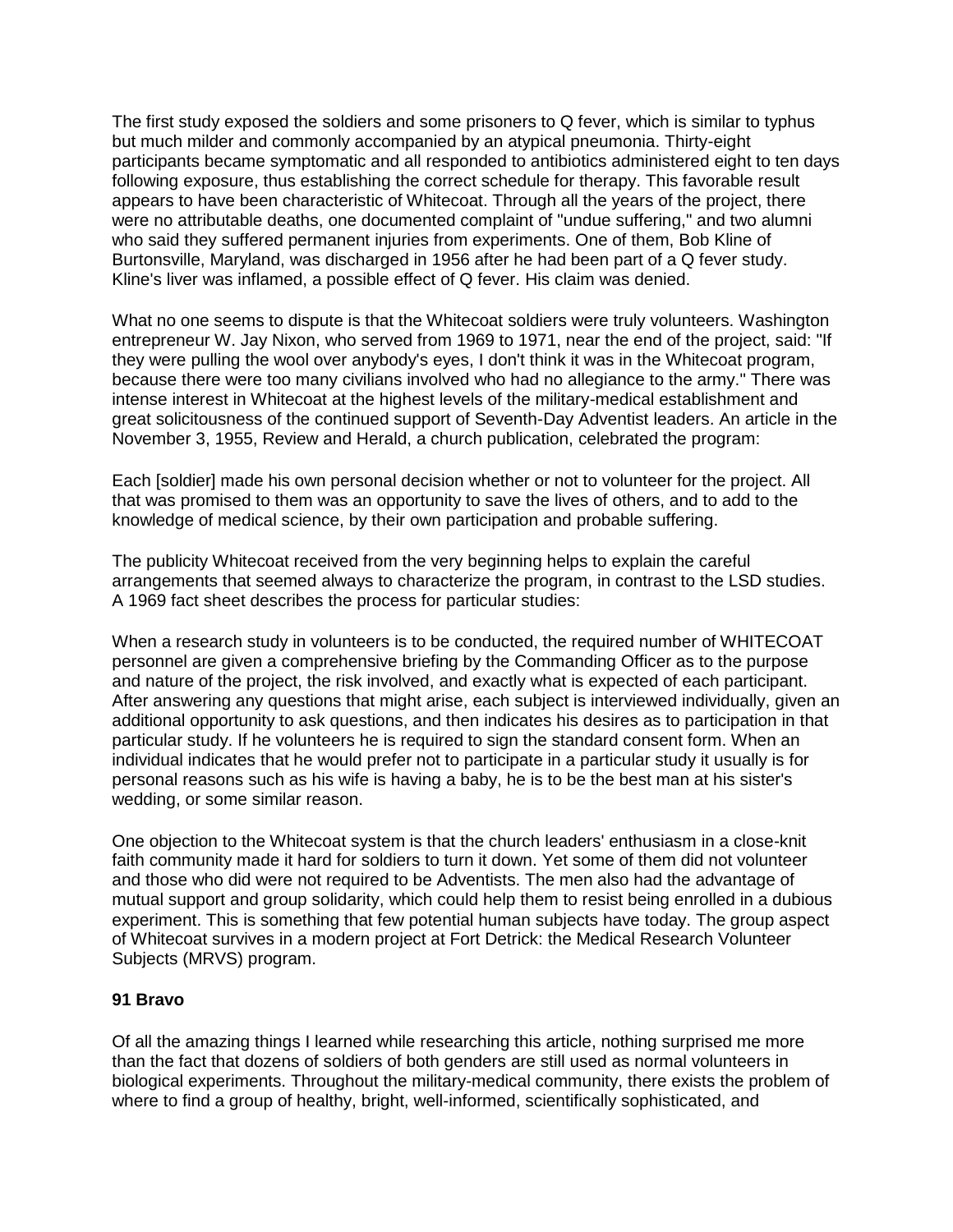uncoerced potential subjects who require very little money to be in an experiment. Probably the best answer is the men and women MRVS (pronounced "mervs") at Fort Detrick. They are a special group of medics--91 Bravo--who come as close to realizing the ethical ideal of true informed consent as any group of research subjects since Walter Reed's Yellow Fever Commission in 1900.

I interviewed seven young male and female soldiers from medical units assigned to Fort Detrick, all of whom had been recruited from Fort Sam Houston. Part of their assignment in Maryland was routine for the medical corps, as they were placed in laboratories to assist in various scientific studies. Another part of their assignment was decidedly more dramatic: they understood that occasionally they would be invited to serve as subjects in medical experiments having to do with the U.S. Army Medical Research Institute of Infectious Diseases.

One of my first interviews was with twenty-year-old Lee Rice, who grew up in Woodbridge, Virginia. Rice had long wanted to be a doctor but knew that it was too expensive for his family. After completing Bible college, he decided that the army could be the route to his dream, as both his father and grandfather had been in the service. For all his grit, Rice was not quite prepared to take the Fort Detrick recruiter's offer when he assembled with his fellow troops at Fort Sam Houston. He laughed as he recalled his reaction to the proposal that he be a test subject in army medical experiments.

As he learned more about the conditions at the Infectious Diseases Institute, including the opportunity to be "stabilized" at one duty station for several years and to work around highly trained medical scientists, the idea began to look attractive. Rice's mother was anxious about the prospect, his father somewhat amused; but after they checked with Pentagon friends on the institute's work, they felt reassured and Rice was on his way to suburban Maryland.

In fact, today the military's system for the review of research proposals with human beings is far stricter than in the civilian world. Army Regulation 70-25, "Use of Volunteers As Subjects of Research"--the descendent of the Wilson Memorandum--has evolved into a demanding set of rules that are well recognized. Today's A.R.70-25 requires multiple levels of review, from the local unit's "human use committee" to several other screens up the chain of command. There is one nearly verbatim vestige of the old Nuremberg Code-based rules in A.R. 70-25: "Voluntary consent of the human subject is essential," it says at one point, and goes on to state that soldiers may not be punished for refusing to be human subjects.

In contrast to the several levels of review in the military, in the civilian world a clinical study might only be reviewed by a single committee at the university or research center. Some critics of the system have questioned the independence and objectivity of these review panels. Most research studies involving human beings have to be approved by institutional review boards (IRBs) at universities, where colleagues of the scientists proposing the research are responsible for the review. Some IRBs have recently been established outside academia so that experiment proposals can be reviewed more quickly than usually happens in the university panels. These free-standing IRBs are perfectly legal and their conflicts of interest might be no worse than that of the university panels, where professors know that their colleagues' grants and careers are on the line if a study does not seem sound enough to pass muster.

By the time I spoke with Rice, he was nearly finished with his three-year tour of duty at Fort Detrick and had volunteered for three studies. When not in a study he was the company clerk, but his primary mission was to be available for research. Periodically he had been called into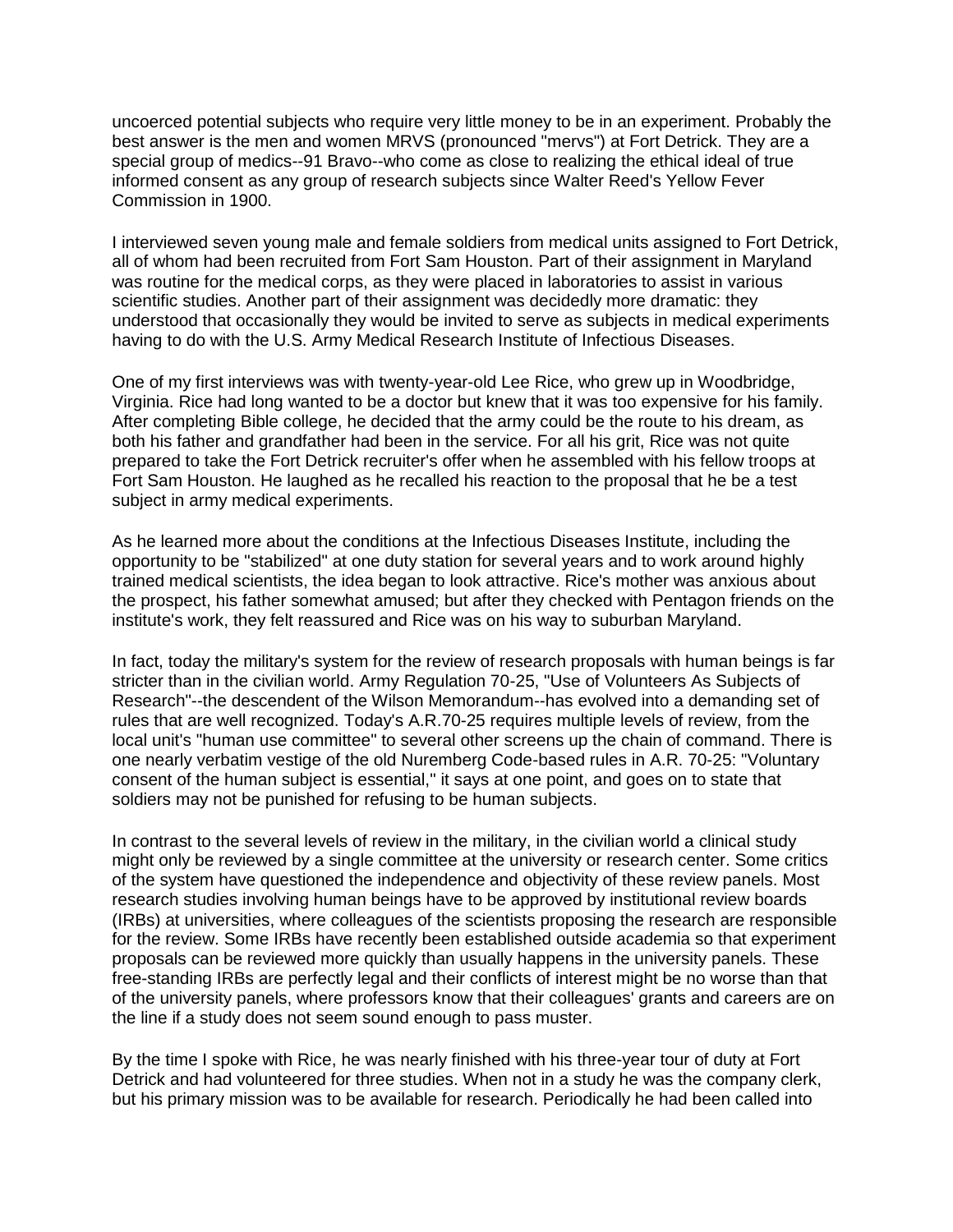the institute auditorium with his fellow MRVS to hear a presentation of the upcoming studies for which human volunteers were needed. The only obligation the MRVS have is to attend these sessions, which take place every two or three months.

Some of the studies involve protection against potential biological warfare agents, such as anthrax, while others are designed to improve the medical treatments of diseases that are common in military environments. The anthrax vaccine study only involves getting the vaccine and then having blood drawn regularly over a period of two years to see if it has still been protective. Other projects are not nearly so benign, however, and can involve two weeks on the inpatient unit at the institute and considerable discomfort. The MRVS refer to some of these projects as "shit protocols," a term that pretty much describes the experience.

Rice participated in some of the toughest studies. One involved a germ called campylobacter, which especially plagues the navy. An intestinal bacterium, campylobacter causes severe diarrhea. The navy is trying to develop a vaccine against it that uses a mutant form of an E. coli toxin (the one that causes travelers' diarrhea) to increase the natural immune response while also giving an oral vaccine. Rice described his role in the study as "the most grueling thing I've ever experienced." Though the first day wasn't bad, the next day he had an excruciating headache, couldn't look into any light, and generally felt just awful. But because he reached this endpoint so quickly he was also treated right away, and he soon felt much better following the administration of antibiotics.

Why would anyone volunteer for such a noxious task? It was a question I pressed hard during my interviews. The most obvious answer is that soldiers cannot really volunteer; at some point, they must be concerned about the consequences of resisting, especially considering they had agreed to be in the MRVS program in the first place. But one of the young men of 91 Bravo I interviewed had nearly completed his assignment and had not been in a single study. Instead, he was taking pre-med courses at the local community college--compliments of Uncle Sam--and his schedule did not permit him to participate. But as long as he attended the MRVS briefings, he met his obligation to the program.

Other MRVS I spoke with carefully avoided the shit protocols, opting instead for studies that didn't make them sick and for which they were paid \$25 for each blood draw. And over a twoyear period there are a lot of "bloods," making for a reasonable piece of change to add to an army salary. Could this be the suspicious part of the story of the MRVS--that they are unethically coerced with money?

I addressed this question to each soldier with whom I spoke. I found their responses consistent and persuasive. First, they pointed out, whereas civilian volunteers from the community can be paid for every day of residence at the study clinic and for every procedure that is done to them, the MRVS can be paid only for blood. If anyone is subject to undue influence by dint of money, it is the civilians from Frederick, Maryland, and the rest of the surrounding community. And, of course, the civilians usually lack the peer support and scientific training of the MRVS.

Second, as several MRVS pointed out to me, you're not going to get rich giving blood at \$25 a draw. The extra money is welcome, especially for those with families or anticipating a three-day pass, but is certainly not enough to overcome the significant downsides of some studies. For example, a male MRVS with small children told me he was interested in the money but could not manage being debilitated when he went home to be with his kids.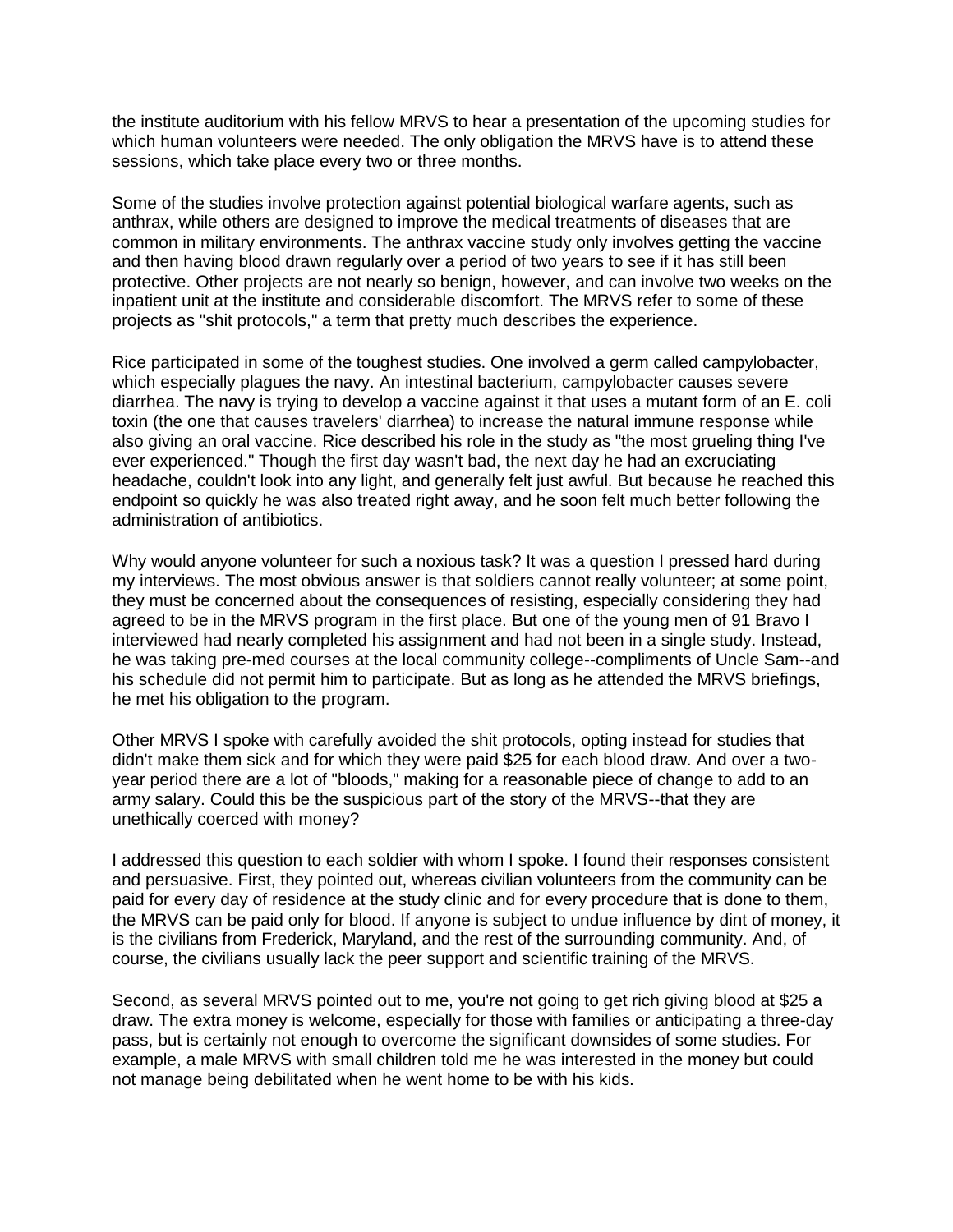Finally, the money issue has to be balanced against the need for the work to be done. Few would volunteer without the extra incentive, all the MRVS I spoke with admitted. Suppose we acknowledge that the world is a dangerous place and that the United States has legitimate interests and good reasons to maintain a system of national defense, including a bioprotection program. Then waiting for altruistic volunteers may be admirable but not morally necessary--so long, of course, as rigorous protections are in place and the MRVS are truly free to say no.

The more senior MRVS told me that they frequently discuss the potential side effects with volunteers. An older medic, twenty-nine-year-old Rob Colbert from Jonesboro, Arkansas, told me why:

A lot of the challenges [studies designed to provoke a reaction to a particular agent] that we have, I mean, there's a very high risk of getting severe diarrhea, nausea, cramping, headaches, which is basically the extent of any of the complications.... Some of them are worse than others as far as the enterics go.

Though they might not be anyone's idea of a good time, the protocols even attract non-MRVS in other units assigned to Fort Detrick. Nineteen-year-old Alissa Tevels is in an animal care unit, 91 Tango, but she has participated in the anthrax study and in another on shigella vaccine. Though not part of the MRVS meetings, she socializes with many of the participants and hears about studies of interest or sees them posted around the institute.

I found Tevels and the men and women of 91 Bravo to be both proud of their work and somewhat frustrated at the myths that surround it--myths they encounter inside as well as outside the service. One told me of the ribbing she got back in Houston after she decided to join the program. "From the drill sergeant on down: `You guys are going to be guinea pigs, I feel so sorry for you.' After we were here for three years we were just laughing," she told me. "We had it so good here."

William Frank Fowler, a Lafayette, Louisiana, native, said he is proud of his work at Fort Detrick. "I wish we could educate more people about [the institute]. It's actually a real good place to work," he told me. "It's given me a lot of experience that I feel I'll keep forever, that I'll always use."

### **Openness in Research**

The openness that made my visit to Fort Detrick possible will be key to ensuring that the future of human experiments for national security purposes will be based on the model of the army's Infectious Diseases Institute rather than a repetition of the many sad mistakes of the past. The young MRVS did not know how hard-won were the enlightened policies that framed their experience. Theirs is the self-assurance of those who have never had reason to doubt that, even as members of the armed forces, they retain a measure of control over their lives. Such was not the case for earlier generations of research subjects.

But the MRVS' self-assurance would be illusory if it weren't supported by a system that makes them co-investigators with the research scientists themselves. For that to be the case, they must have access to relevant information about the purposes, risks, and potential benefits of studies. In a sense, the MRVS program is the army's payment on the promise made in 1953 when Secretary of Defense Charles Wilson signed his Nuremberg Code memo.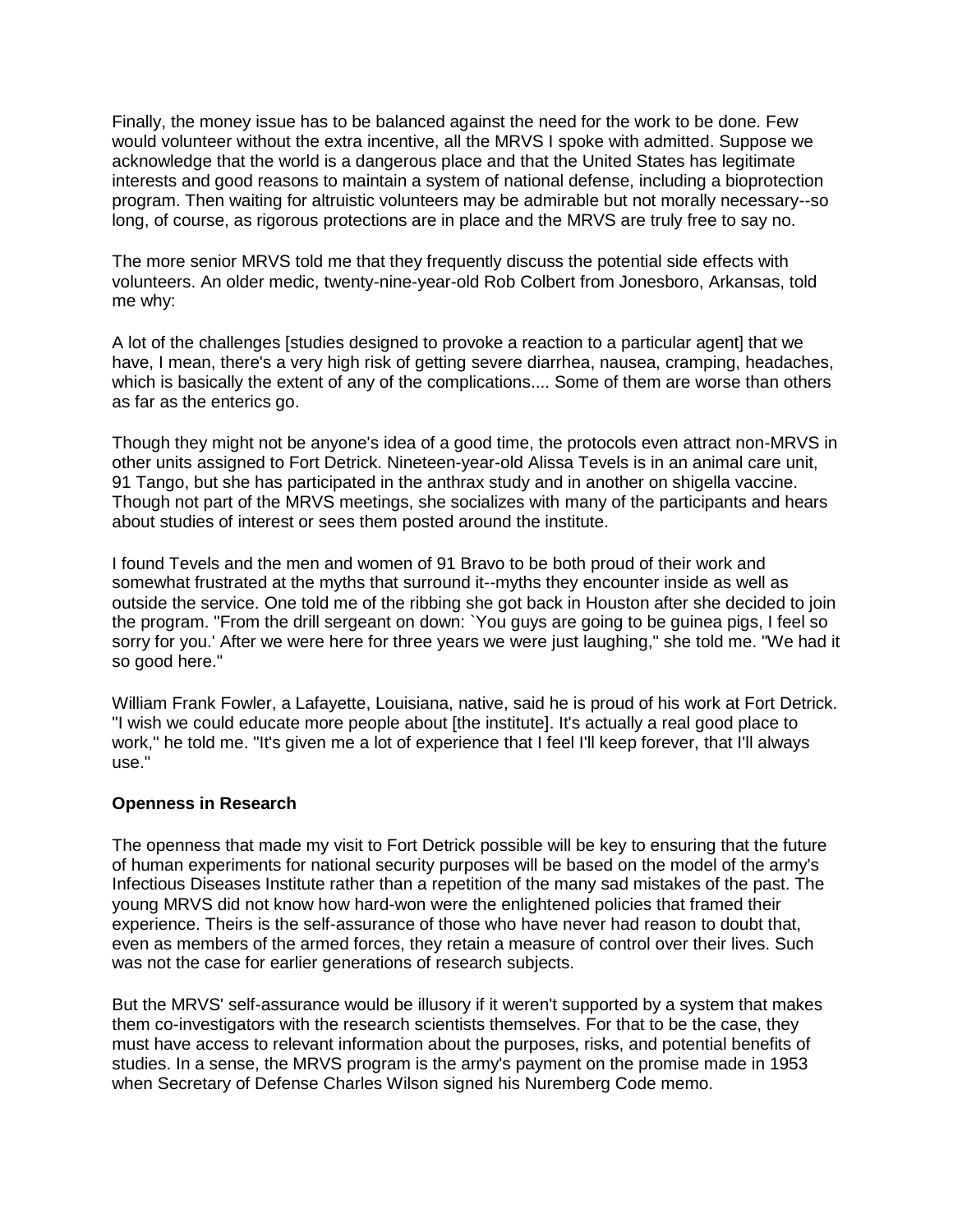A persistent danger to ethical national security research, however, is presented by the argument that some experiments need to be conducted in tight secrecy. Under such circumstances not only is the public deprived of the right it normally has in a democracy to judge whether the research is justified under the circumstances, the subjects of the research may be deprived of their specific right to give informed consent.

The end of the Cold War has lessened the threat of cataclysmic conflict, but the simmering resentments of small groups around the world has left Americans feeling as exposed--or perhaps even more exposed--than they were when the world was neatly divided into two principal camps. The need to keep secrets from terrorist organizations can easily substitute for the former need to keep secrets from the Soviets (even though their security apparatus knew far more about what the U.S. armed forces were doing than did U.S. citizens). Confronted with several small-scale hot wars, the environment of national security research could easily slide again into the mentality demonstrated during much of the Cold War.

In its response to the 1995 recommendations of the president's Advisory Committee on Human Radiation Experiments, the Clinton administration took two important steps that should help to avoid both the temptation to future secrecy and the subsequent undermining of informed consent in national-security-related experiments. First, the president directed all federal agencies to permanently retain records related to classified human experiments. Records retention will make it possible to reconstruct what experiments have actually been done far more easily than was the case when the CIA's secret experiments were revealed in the 1970s. Because so many records have been destroyed, either deliberately or accidentally, the information took another twenty years and enormous effort by many people to piece together. The second step was to agree that

\* all classified research must meet informed-consent requirements

\* potential research subjects should be told what agency is sponsoring the research (some people might prefer not to be part of research for the CIA, for example) and if the project involves classified research

\* all ethics review panels for secret projects include one non-governmental member with the appropriate security clearance

\* an appeals process be established so that any ethics review panel member who disagrees with the panel's decision can go to the head of the agency or the president's science adviser.

### An Avenue to Justice

There are seventeen federal agencies that currently conduct human subjects research. If there is a single lesson to be gleaned from the story of military-medical experiments it is that we can expect them to continue as long as nations and political movements are interested in novel weapons that might gain them at least a temporary strategic advantage over their adversaries. Accordingly, how those weapons can be rendered most effective and how they can be defended against will be important questions that can only be answered with human subjects.

If it is true that human experiments will continue to be attractive to some nations, I believe it is also true that they can be done ethically. The army's Infectious Diseases Institute could provide a model of such experiments. Its critical elements are fair recruitment practices, fully informed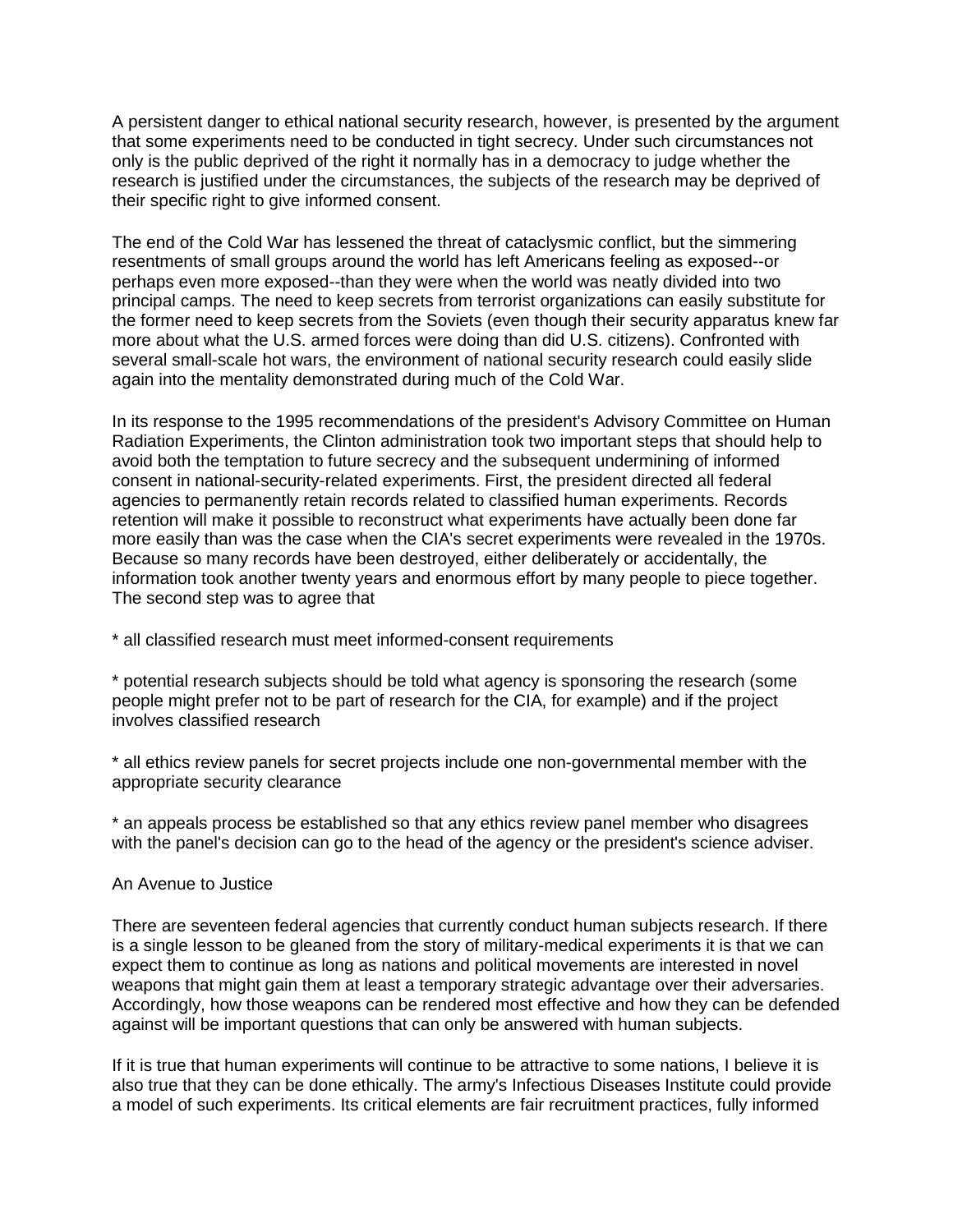consent with an educated group of potential subjects, peer support, no more than modest compensation, and careful review and minimization of risk factors. In principle, at least, the research should also be confined to defensive rather than offensive purposes, in spite of the admitted limitations of these categories.

It is also past time for the world to have some mechanism to identify unethical experiments and to sanction or at least censure governments that support them. There should be an internationally recognized system for identifying key individuals in positions of responsibility- medical scientists as well as political leaders--and a research ethics court that can implement the universal values that have been repeated time and again and apply the hard lessons learned through so many failures since World War II.

"Transparency" in the development of novel weapons is one way to sustain a global balance of power--and, admittedly, terror. In the future, openness in the conduct of human experiments could do more than help assure that they meet ethical standards against exposing human subjects to undue risks. It might also help ensure that the weapons themselves are kept at bay.

In the Name of Science, Medicine, and Defense

For decades the U.S. government has enthusiastically conducted or sponsored through civilian agencies and corporations unethical medical experiments, both domestically and abroad, using U.S. citizens as well as those from other countries. Foreign governments have done likewise, often violating the human rights of the subjects involved:

1932: Japan's "factories of death" began, eventually exploiting tens of thousands of people in China, including American prisoners of war, in biological warfare experiments led by Japanese army officer Dr. Ishii Shiro. Though Ishii escaped prosecution, the Soviet Union executed twelve of his associates in 1949.

1932-1972: The U.S. Public Health Service sponsored the Tuskegee Syphilis Study, involving over 400 uninformed, poor black sharecroppers.

1943: The U.S. Chemical Warfare Service constructed its flagship biological warfare center in Frederick, Maryland (at what is now called Fort Detrick), along with three other major facilities around the country.

1945: Eighteen patients at the Manhattan Project Army Hospital were secretly injected with plutonium to test the affects of the new metal over decades; other substances tested were radioactive strontium, polonium, radium, and uranium.

1946: Twenty-three Nazi German officials, twenty of them physicians, were tried in Nuremberg, Germany, on charges of conspiracy, war crimes, crimes against humanity, and membership in a criminal organization for complicity in medical experiments on men, women, and children in concentration camps. Seven were hanged, eight were given lengthy prison sentences, and the rest were acquitted.

1947-1973: The U.S. military recruited an estimated 1,600 German scientists, including several tried at Nuremberg.